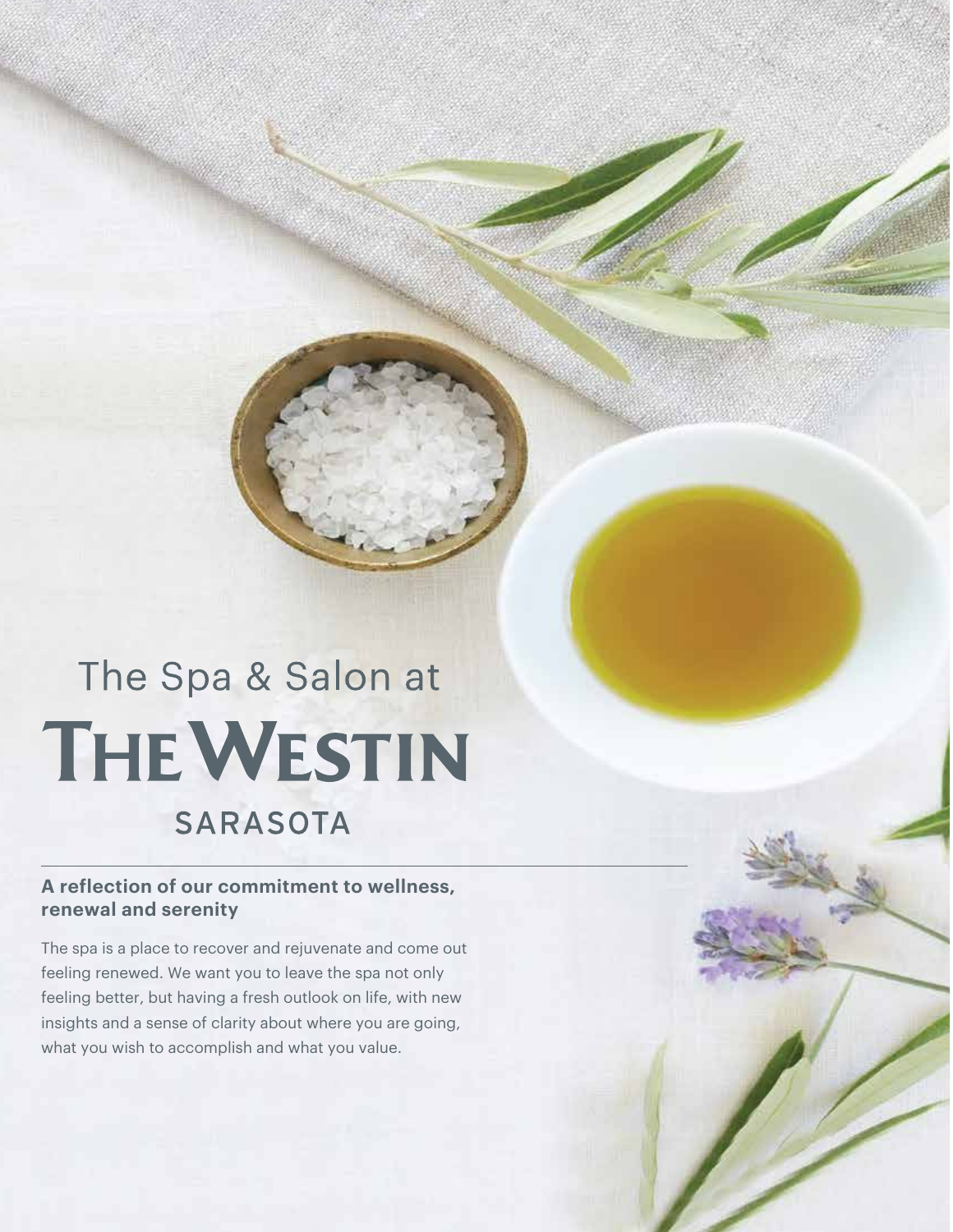## Healthy Skin Care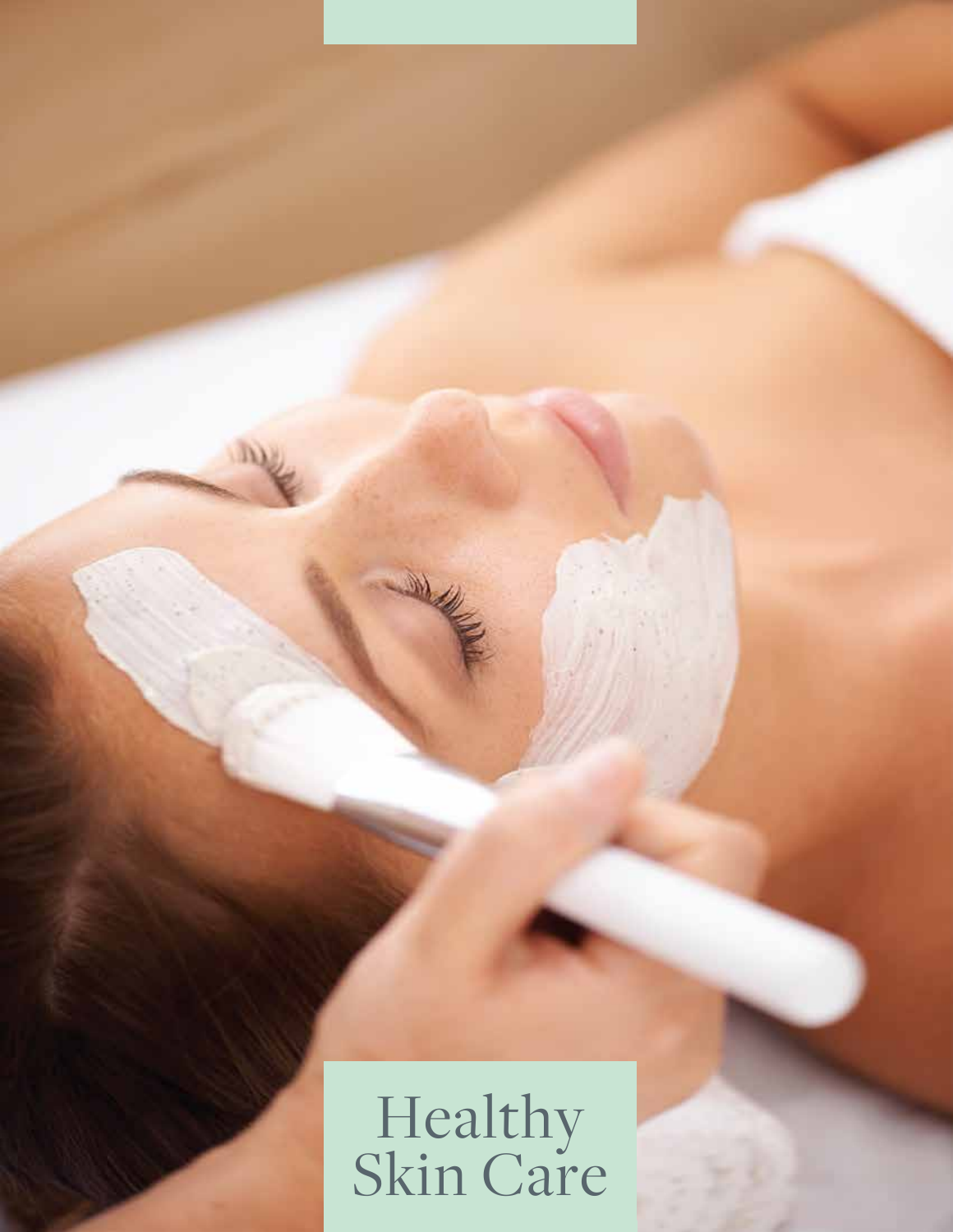# Healthy Skin Care

## **HydraFacial**

Only HydraFacial uses patented technology to cleanse, extract, and hydrate. HydraFacial super serums are made with nourishing ingredients that create an instantly gratifying glow in just 3 steps. Experience the magic even after one treatment. 25, 50 or 80 minutes offered

## **Signature "Age Well"**

This potent treatment is perfect for those looking to bring back a youthful firmness and glow. A vitamin C enzyme peel combined with a powerful mask encourages firming and brightening. Leave relaxed and radiant.

## **Quench & Glow**

Breathe new life into your thirsty skin and get that beautiful glow with our deeply hydrating facial. Your skin will feel soft, nourished and renewed.

#### **Deluxe Detox**

The perfect way to recover from daily pollutants, free-radicals and blue light damage. This facial incorporates a honey tri-zyme peel combined with a Detox mask to ensure your skin functions optimally by clearing away build up. It is deeply purifying, repairing and replenishing.

#### **Fresh Face**

A deep cleansing, customized facial matched to your skin type and condition. This gentle yet effective treatment includes exfoliation, masking, extractions and massage. Included, a customized cleanser and toner to maintain your beautiful results at home.

#### **Luxe**

This 100 minute experience delivers gorgeous skin with a relaxing extended neck and shoulder massage. Your circulation will be boosted with the use of Cryo-globes and Gua Sha to deliver immediate radiance. For those wanting beautiful skin and total relaxation.

#### **Waxing services available with facial appointments**

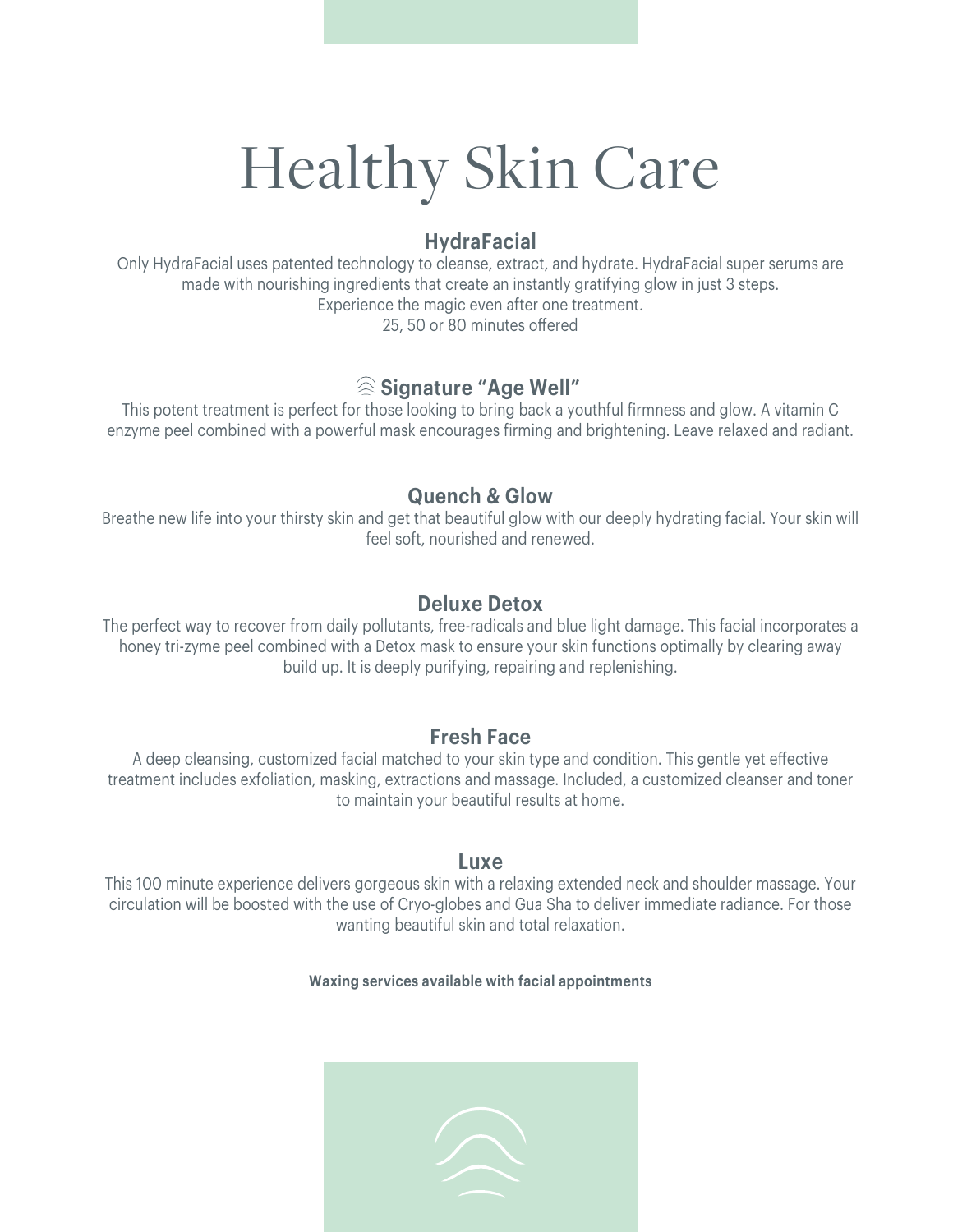

24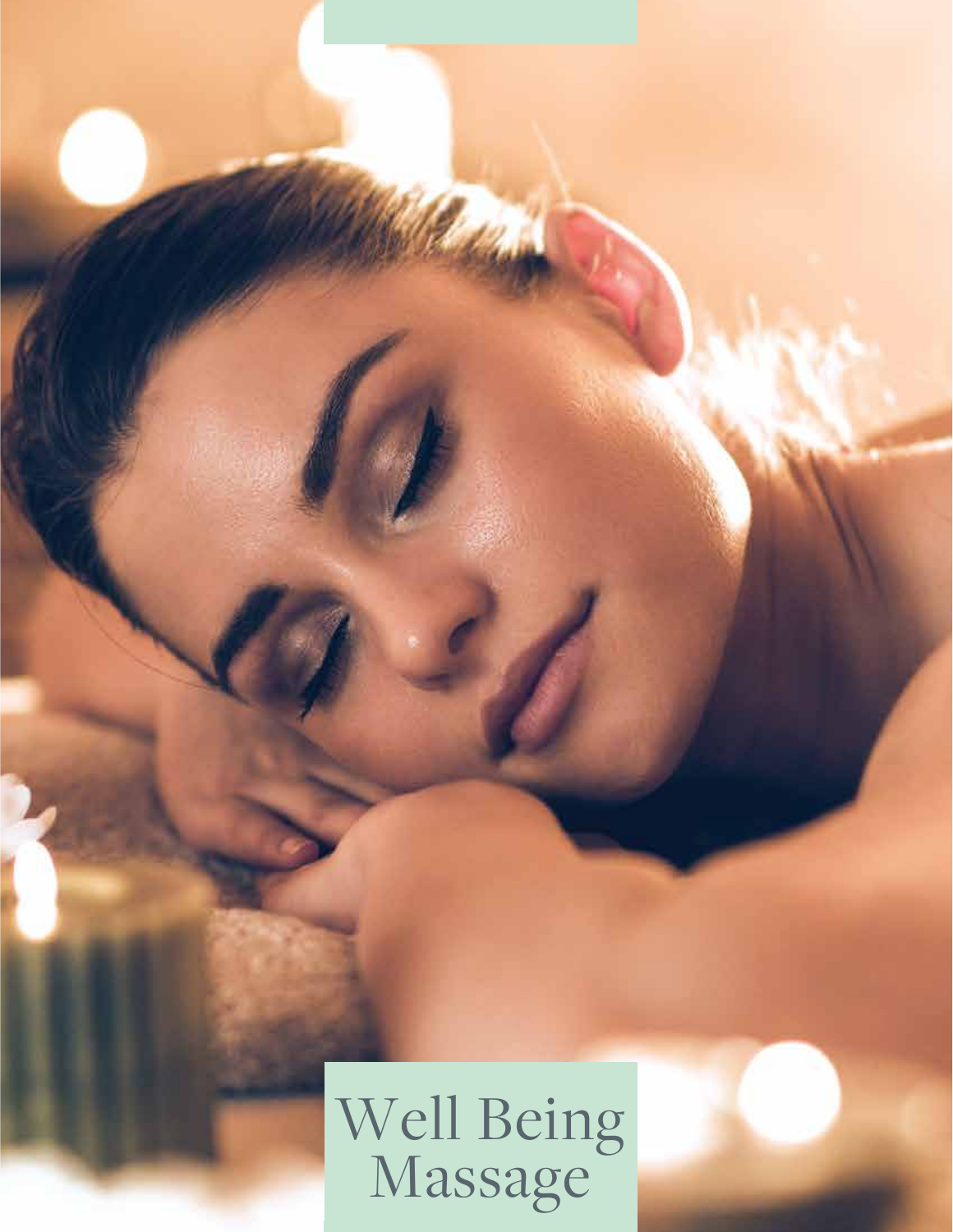# Well Being Massage

## **Signature "Be Well"**

Rise and be well with our therapeutic blend of bodywork using medium pressure and relaxing massage techniques. This experience will reawaken your soul and enhance your well-being as we pamper you with customized essential oils and muscle melting heated stones. This total body massage will leave you feeling balanced and restored.

#### **50 minutes | 100 minutes**

#### **Move Well**

This massage is designed to release tension and stress while providing therapeutic benefits. Your therapist will focus on your areas of concern with firm pressure that will stimulate circulation and soothe tight muscles. Designed to ensure that you leave feeling better than when you arrived! **50 minutes | 100 minutes** 

## **Sleep Well**

At the heart of feeling well is deep, restful sleep. This service will prepare you for a better night's sleep bringing your body into balance. Enjoy a soothing, full body aromatic massage with a take home gift that will enhance your sleep anywhere.

#### **50 minutes | 100 minutes**

#### **Feel Well**

Nurturing and healing, this light pressure massage is the perfect way to totally relax after a long week of life's stressors. Healing and restoring.

**50 minutes | 100 minutes** 

## **Look Great, Live Well**

Enjoy a relaxing full body massage with a full face mask that hydrates and refreshes your look. Our professional grade mask and serum will be applied using a gemstone roller that increases circulation, decreases puffiness and rejuvenates the skin. A glass of bubbly awaits you in our relaxation area afterwards! Leave the spa looking great and feeling well.

**100 minutes** 

## **Travel Well**

No matter what obstacles work, travel or life puts between you and your well-being, this massage will restore your mind, body and spirit.This custom experience includes dry brushing for exfoliation and lymphatic drainage, targeted treatment with our organic yoga balm and heated stones that will melt away your stress and relieve fatigue. This treatment will put you back on track.

**100 minutes** 

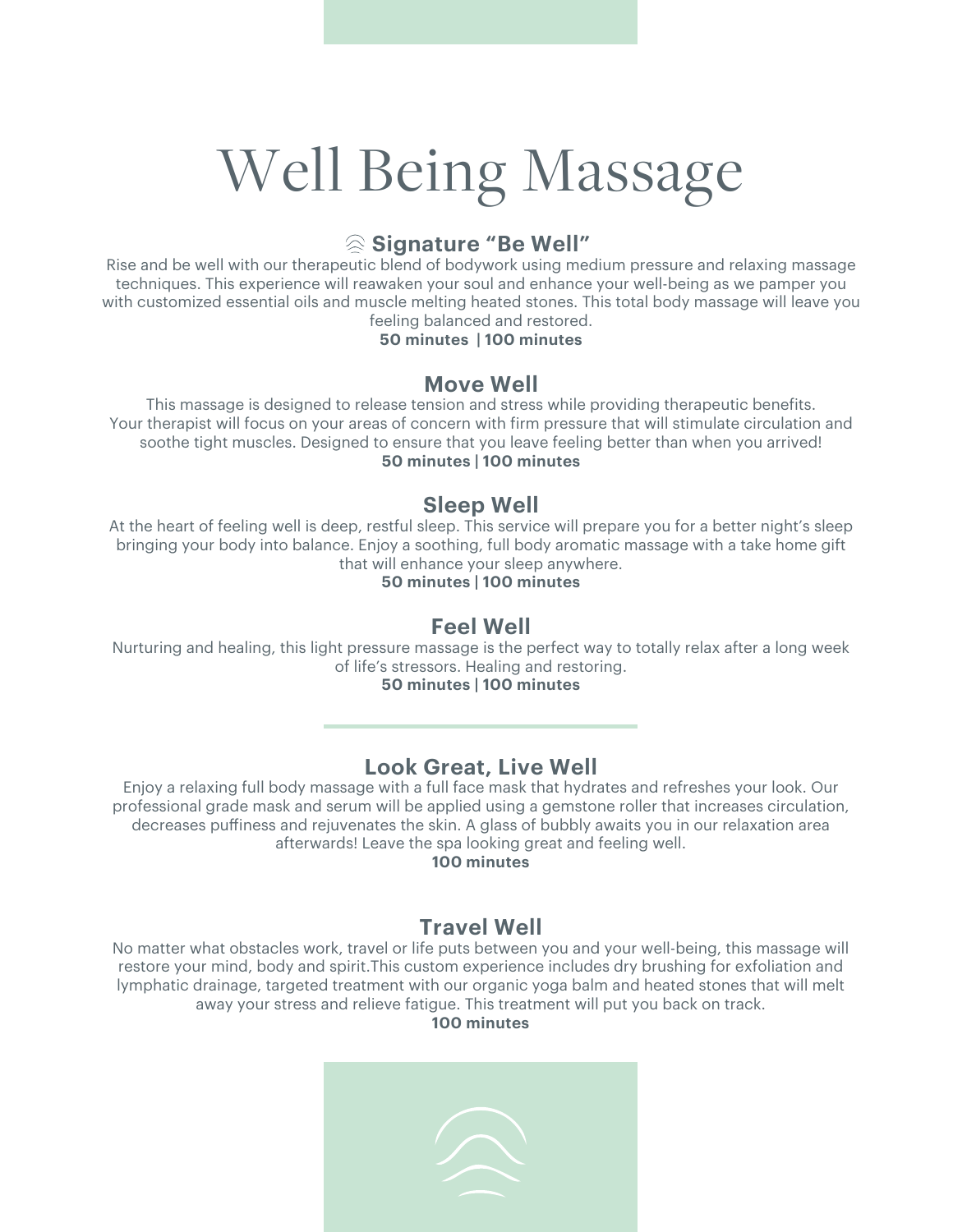

## **Couples Renewal**

Reconnect with your partner. "We set the mood by lighting an organic candle infused with softly stimulating ginger and coconut wax that is incorporated into your Swedish massage strokes as you lie side by side. The harmonious honey fragrance promotes the balance between body and mind. Complete your treatment with a champagne toast in our relaxation area afterwards. The perfect way to share some uninterrupted time together.

**50 minutes | 100 minutes** 

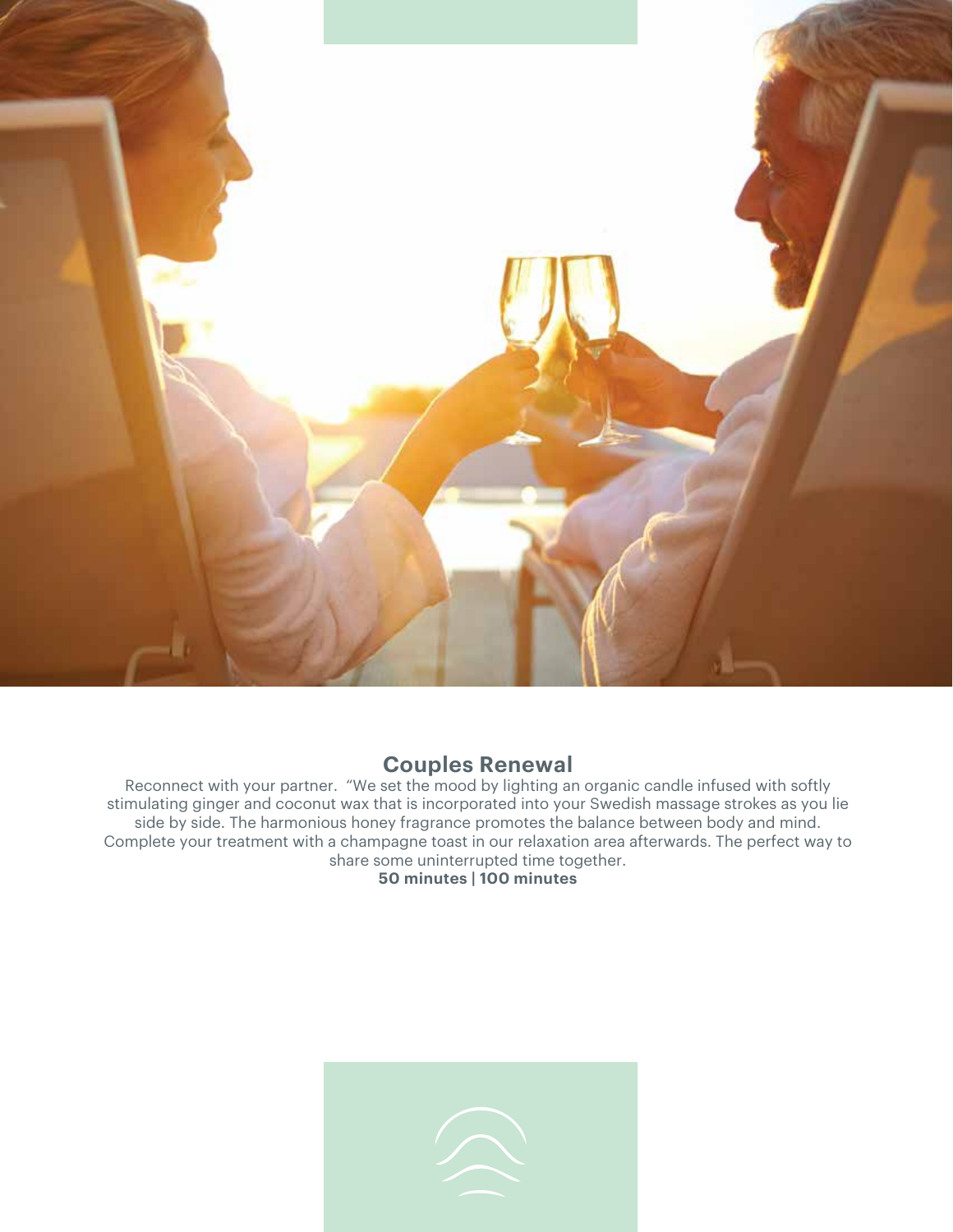## Renewing Body Rituals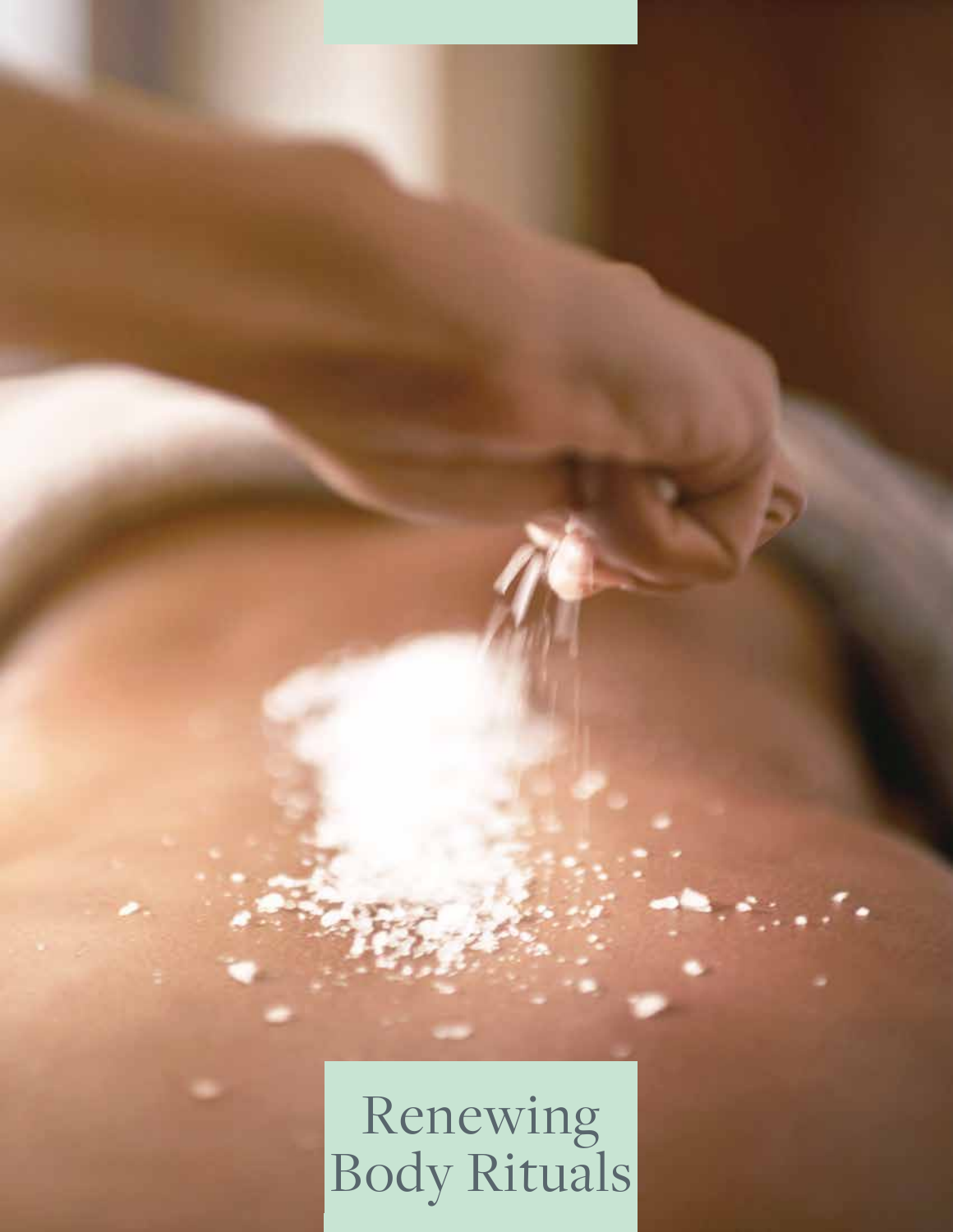# Renewing Body Rituals

## **Signature "Westin Wellness Journey"**

For a "Better You", this restorative treatment includes a full body scrub using a blend of mineral salts from the Himalayas, France and the Dead Sea that will leave your skin feeling soft and velvety smooth. Followed by a deeply relaxing massage incorporating warm stones and essential oils all performed atop our healing Amethyst Crystal Bio Mat which delivers infrared technology and negative ions. Select this extended experience for the ultimate in relaxation.

## **Balanced & Beautiful**

Energizing, Instinctive and Personal.

We use a customized gommage with sea salts and natural sugar grains personalized with your selection of a fragrant essence to reveal glowing, youthful skin, followed by a nourishing massage. We finish with our stimulating Argan oil scalp treatment. Perfect for sensitive skin.

## **Let's Rise**

In the spirit of renewal, this treatment takes its inspiration from nature, inducing vitality and energy. Our harmonizing treatment begins with a full body dry brushing to increase circulation, detox and exfoliate. To boost the immune system and create a deep relaxation state we melt a natural Bees Wax Honey Pad on the back and hydrate the entire body with our honey ginger relaxing massage. A hydrating full face mask will be applied with a gemstone roller increasing absorption of precious serums. Let us help you overcome life's obstacles by enhancing your well-being.

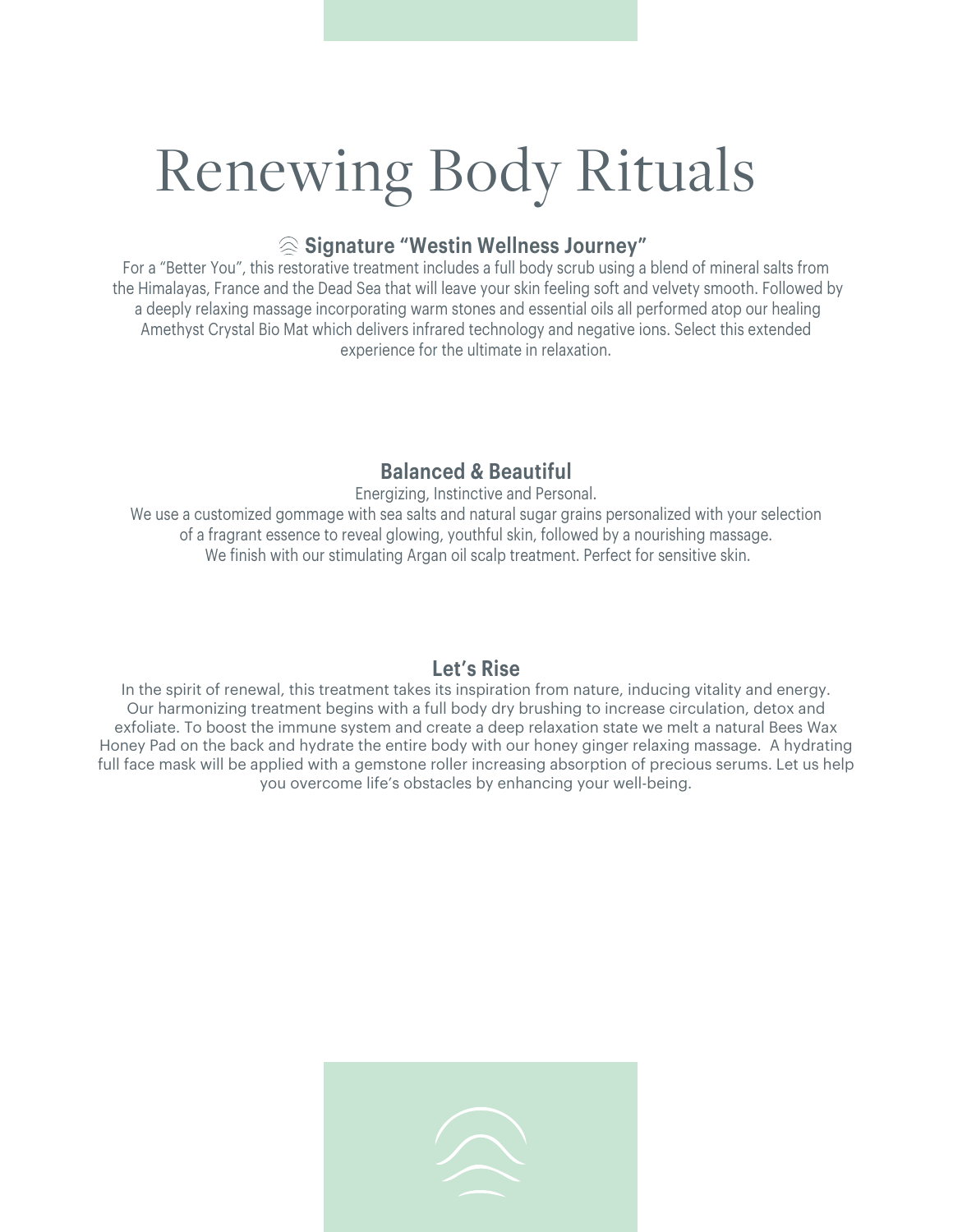Personal Nail Care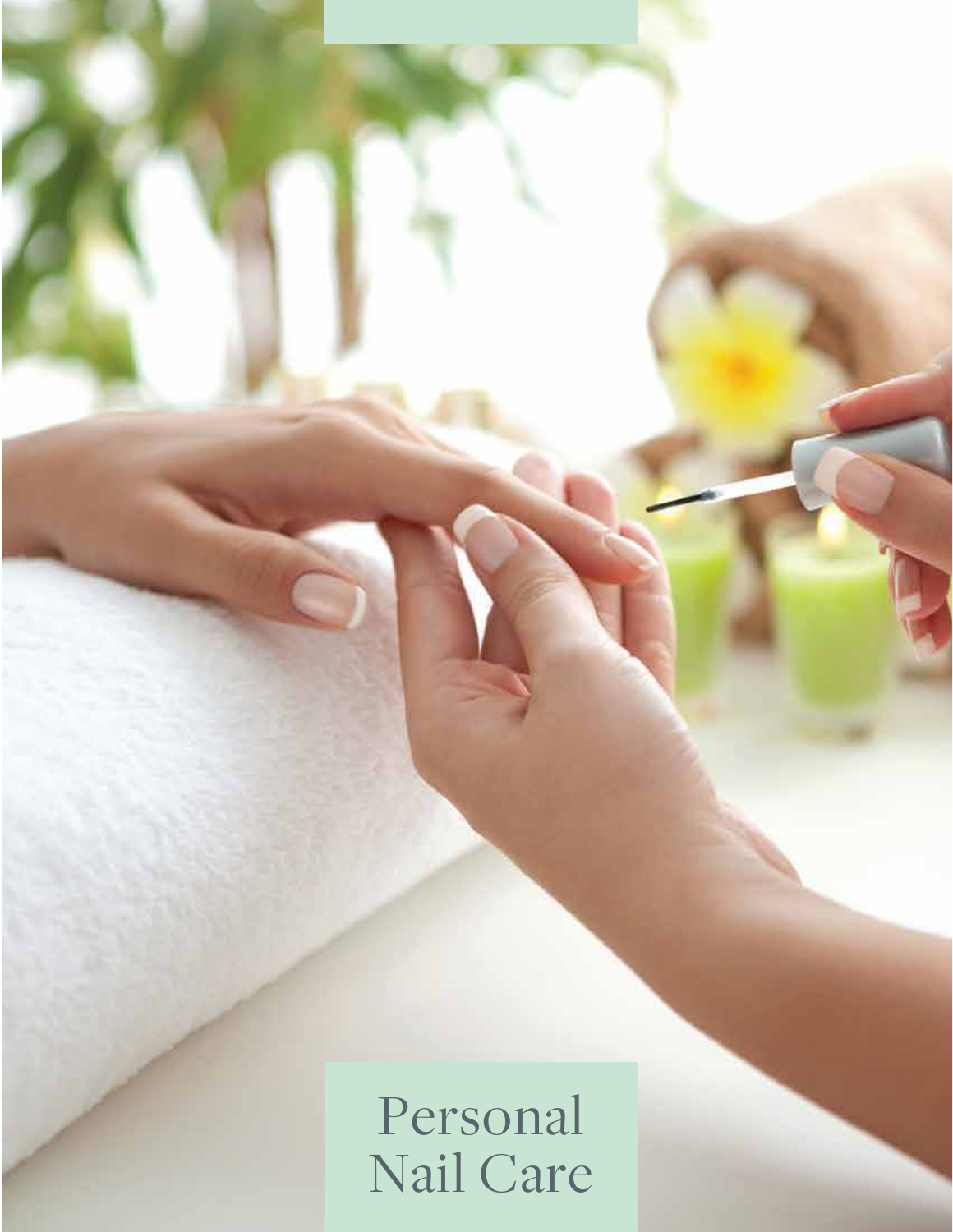## Personal Nail Care

## **Westin Signature**

Give your hands and feet the attention they deserve in our private nail area where attention to sanitation is our priority.

Enjoy all of the benefits of our essential manicure or pedicure service with added detailed exfoliation, callus elimination and rehydration. We include an aromatherapy experience with our paraffin treatment and a luxurious massage. Indulge in a glass of bubbly while you drift away in privacy. **Manicure or Pedicure** 

## **Essentials**

Maintain beautiful nails with our essential services that include aromatic soaks, professional nail grooming, special attention to cuticles and deeply hydrating moisturizers. Choose one of our long lasting polishes for impeccable and timeless nails. **Manicure or Pedicure** 

**Gel removal or polish offered for an additional charge**

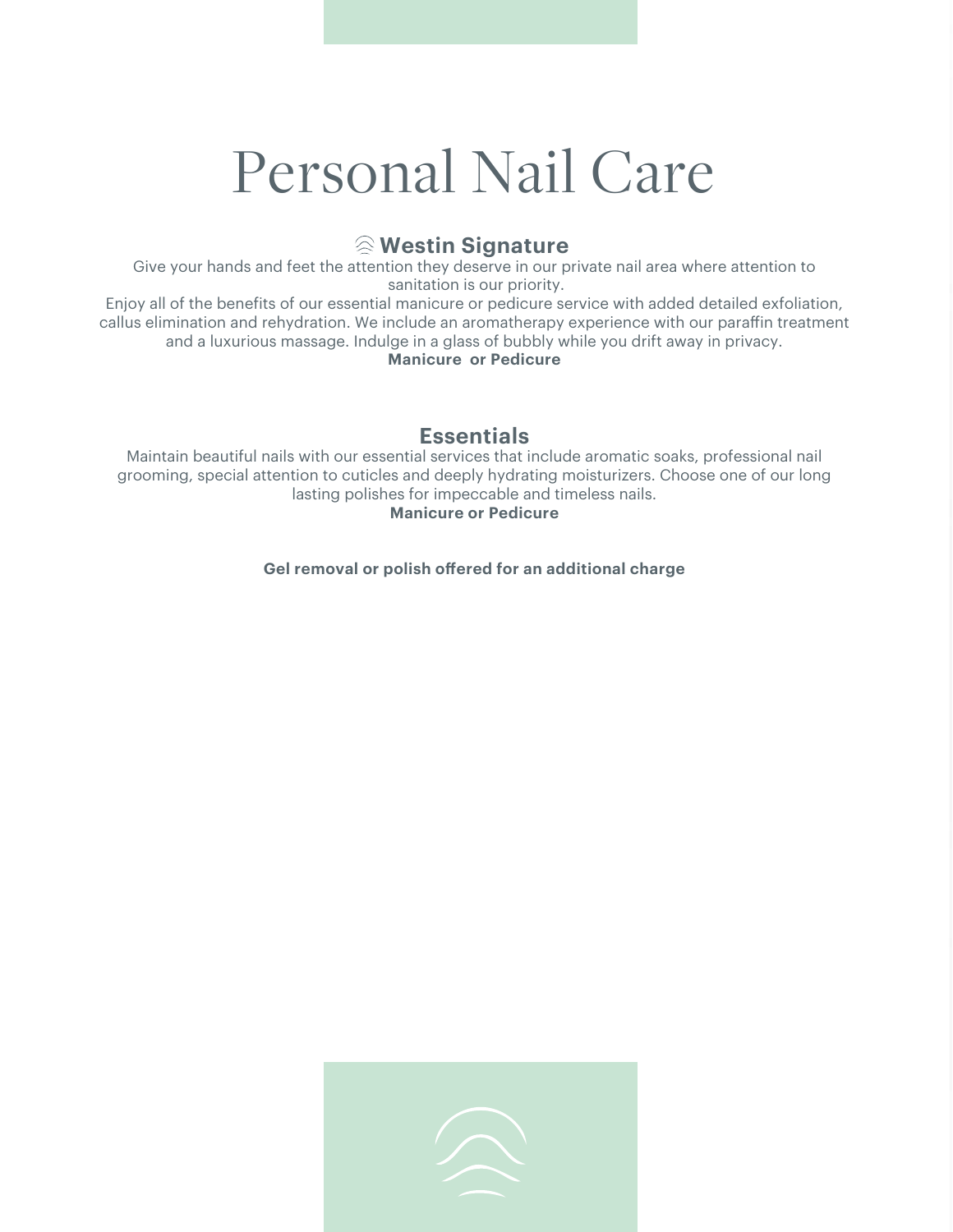

Exclusively Selected<sup>®</sup> Enhancements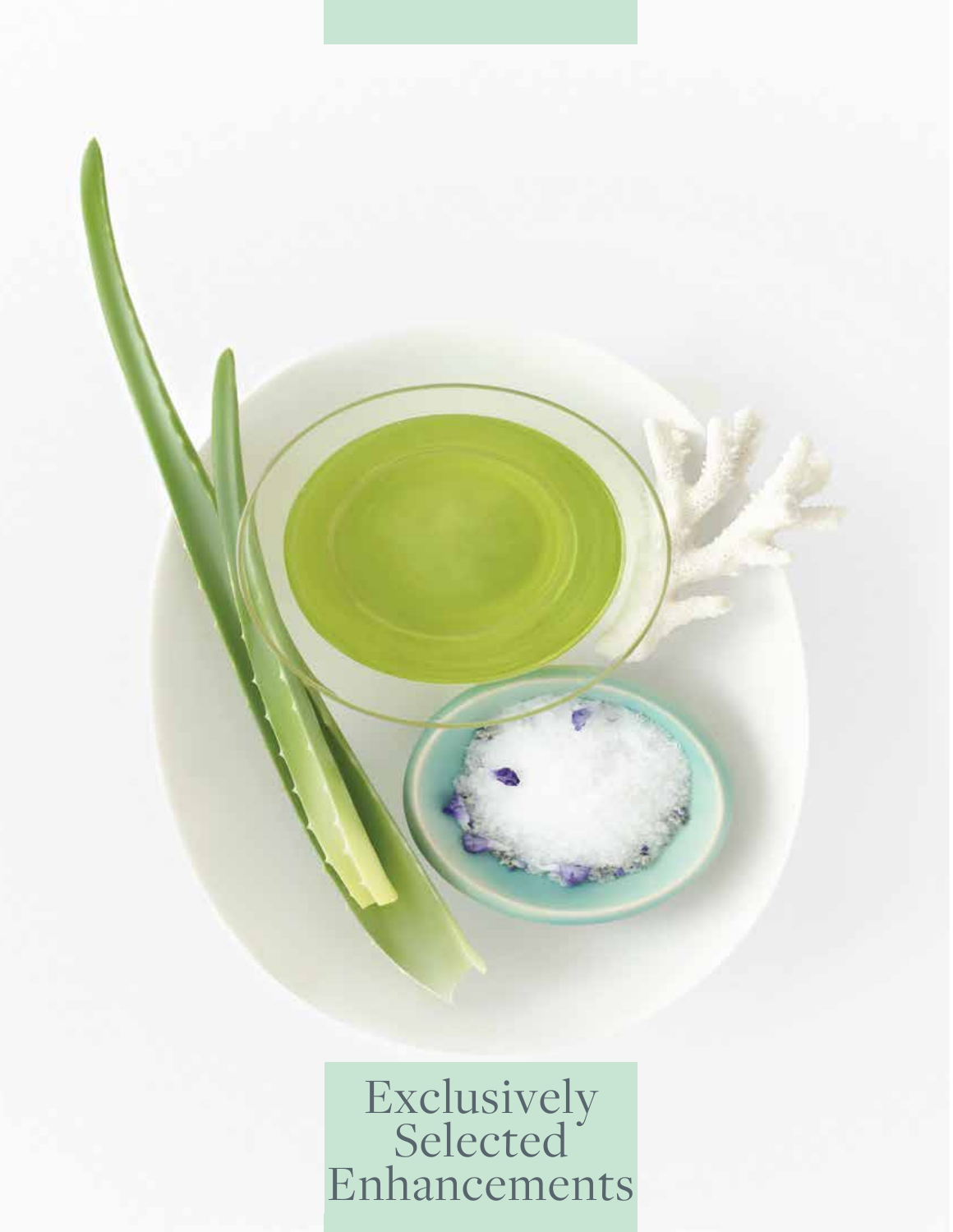## Enhancements

#### **Elevate your experience**

## **Amethyst Crystal Bio Mat**

This FDA approved device delivers Infared & Negative Ion technology that detoxes and relieves joint pain while reducing stress and fatigue to the entire body.

#### **Aromatherapy**

Customized essential oils to revive the body and spirit.

#### **Stone Therapy**

Melt your muscle tension away with our warm stones in your areas of need.

## **Dry Brushing**

Exfoliate and boost lymphatic drainage. Receive your own personal Luxury Dry Brush to take home. Feels like a "juice cleanse" for the skin.

## **Full Face Mask Treatment**

Hydrate & illuminate with our power packed facial mask applied with a gemstone roller for instant results.

## **Bubbly by the glass or bottle**

Why not?

## **Luxury Argan Oil Scalp Massage**

Rebalance your scalp and hair with a luxurious massage.

## **NuFace**

The instant face lift with our professional grade micro-current.

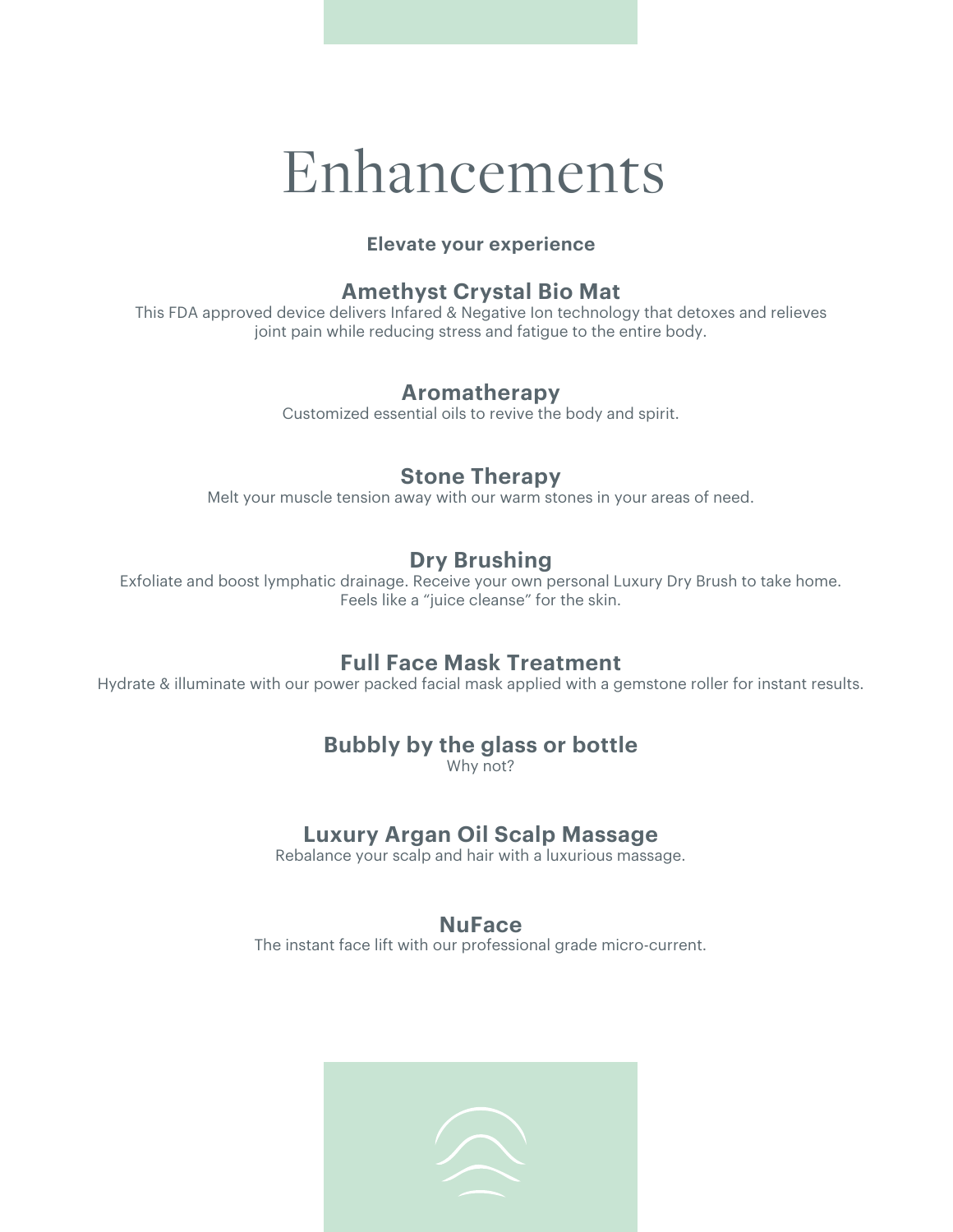#### **Targeted Treatment**

Slow firm pressure to release tension with our famous "yoga balm" blended with organic Frankincense, Peppermint and St. Johns Wort.

#### **Red Carpet Ready**

Look fabulous tonight with our hydrogel patch technology. Plump, firm and brighten in all the right places. Choose lip, eyes or both!

#### **Magnesium Magic**

Add this stress busting, anti-inflammatory mineral to your massage. It aids cell regeneration and helps maintain emotional balance.

#### **Timeless Hands**

Enjoy a customized scrub, warm cuticle mask and massage with our luxury peptide hand cream.

#### **Fabulous Feet**

Get on the right foot with a custom scrub, warm heel mask and soothing massage.

# Extended Experiences

#### **Energizing Legs**

A lymphatic leg massage is enhanced with arnica, menthol and camphor to restore heavy, tired legs and aching feet. Perfect for those who travel or on their feet all day.

## **Beautiful Back**

Let us restore your back with our organic coconut rose scrub and age defying power serum for luminous radiant skin.

## **Additional Massage Time**

15 more minutes of bliss, why not?

#### **Spa More & Save**

when you choose 2 or more enhancements

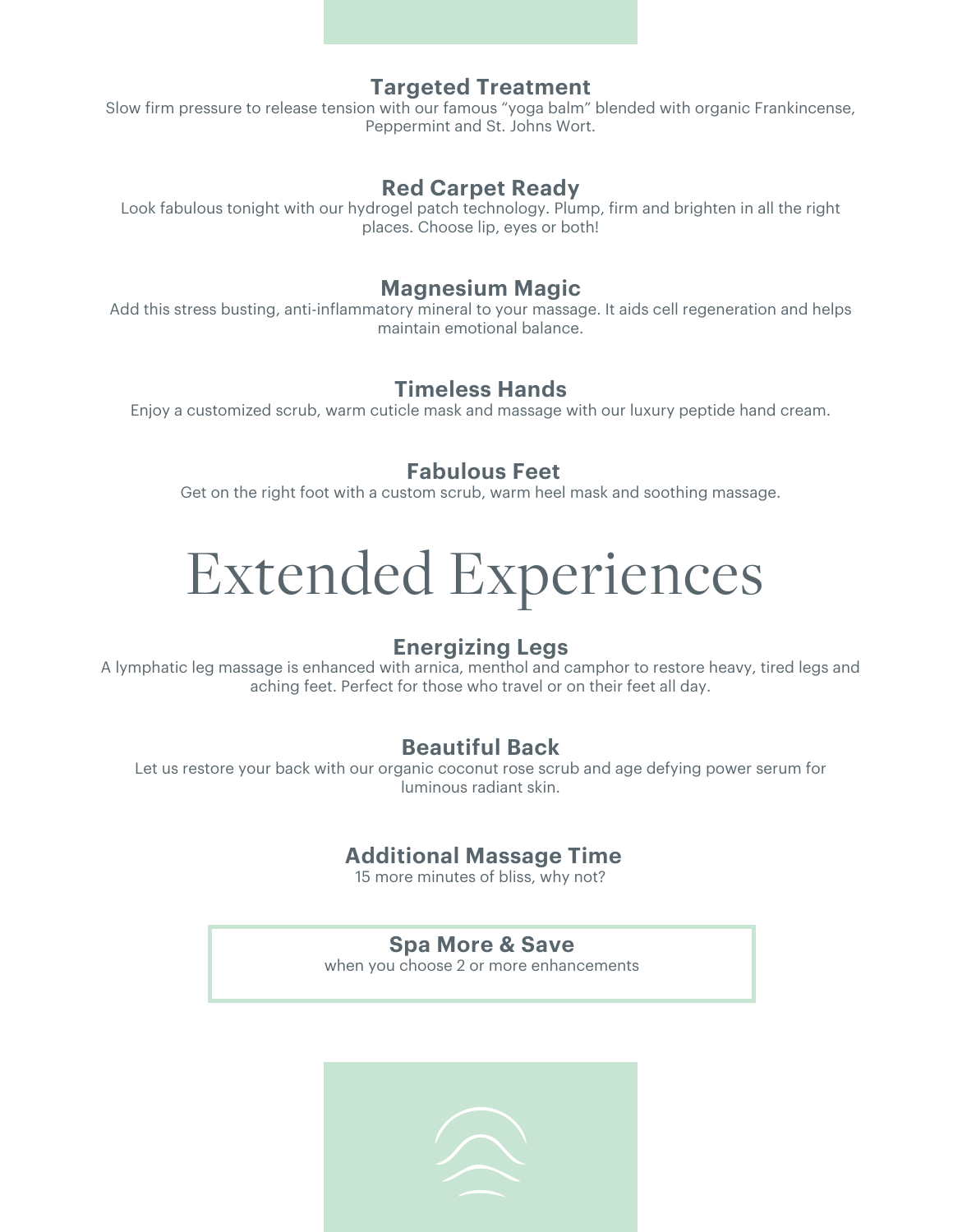## Appointments and Reservations

# Appointments and Reservations

**We strongly recommend that you schedule spa appointments prior to your arrival at the Spa. Reservations are subject to availability and must be guaranteed with a Hotel Confirmation Number or Credit Card.** 

#### **Cancellation**

Treatment times are reserved especially for you. We kindly request that cancellations or changes to appointments be made at least 48 hours in advance. Failure to give advance notice will result in the full charge of the service to the credit card or room.

#### **Do You Have Special Health Considerations?**

Please notify the spa if you have high blood pressure, allergies, any physical ailments or special needs that would affect your choice of services, or if you are pregnant.

#### **Arrival**

We suggest that you arrive 30 minutes before your appointment time to complete any paperwork and prepare for your service.

#### **Late Show**

As a courtesy to following clients, late arrivals will only receive the remaining available appointment time and will be charged the full service fee.

#### **Do You Need Help Choosing Your Teatment?**

Our spa reservation experts will help you plan the perfect spa experience based on your specific needs.

#### **Should You Shave Before A Treatment?**

Shaving is not recommended prior to any body exfoliation treatments or hair removal services. We do, however, recommend that MEN PLEASE SHAVE 2 HOURS PRIOR to their scheduled facial treatment.